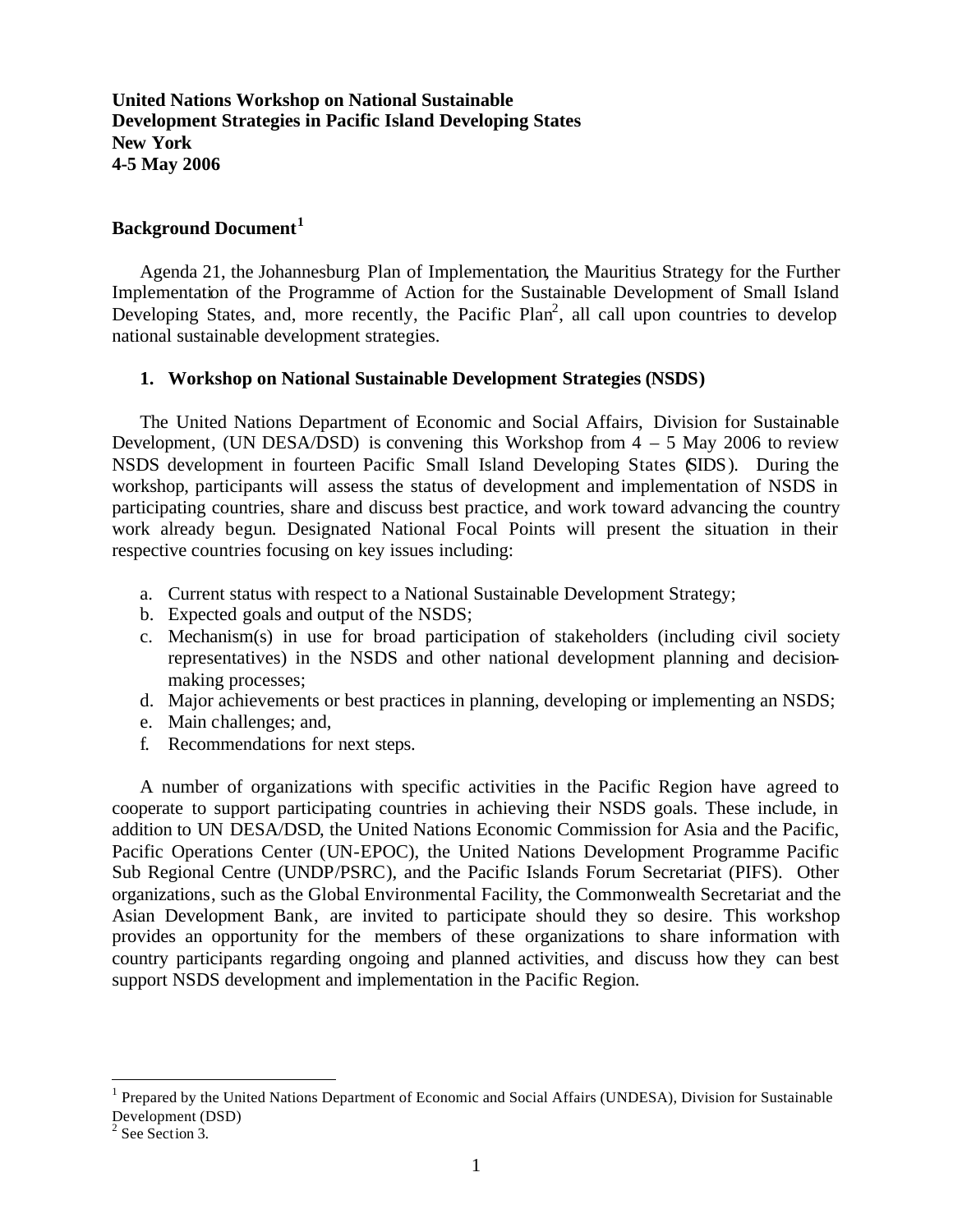The workshop will also discuss monitoring of NSDS and the role of indicators therein. UN DESA will present background information on the topic, and country representatives are invited to express their experiences and needs.

### **2. Commitment to National Sustainable Development Strategies**

At the 1992 United Nations Conference on Environment and Deve lopment (UNCED), governments committed to develop national strategies for sustainable development, building on and harmonizing the sectoral economic, social and environmental policies and plans already existing and being implemented in their respective countries<sup>3</sup>.

In 1997, at the Special Session of the UN General Assembly to review Agenda 21, governments reaffirmed that national sustainable development strategies are important mechanisms for enhancing and linking priorities in social, economic and environmental policies<sup>4</sup>. The outcome document called upon all countries to complete, by the year 2002, the formulation and elaboration of national sustainable development strategies that reflect the contributions and responsibilities of all interested parties.

Most recently, the 2002 Johannesburg Plan of Implementation (JPOI) underscored the importance of national sustainable development strategies, and called on states to take immediate steps to make progress in the formulation and elaboration of national strategies for sustainable development and to start their implementation by 2005.<sup>5</sup>

Meanwhile, Governments at the 2000 Session of the General Assembly adopted the Millennium Declaration, reaffirming their support for the principles of sustainable development, including those set out in Agenda 21 and adopted at the United Nations Conference on Environment and Development.<sup>6</sup> The related Millennium Development Goals include a mandate to "integrate the principles of sustainable development into country policies and programmes and reverse the loss of environmental resources".

The Barbados Programme of Action for the Sustainable Development of Small Island Developing States (BPOA), adopted in 1994, acknowledges that, because SIDS development options are limited, Small Island Developing States (SIDS) present special challenges to planning for and implementing sustainable development<sup>8</sup>. Considering the chronic resource constraints which SIDS face, human, technical and financial, the BPOA emphasized the importance of regional and sub regional cooperative programmes in support of national sustainable development in SIDS $^9$ .

 $\overline{a}$ 

<sup>3</sup> Agenda 21, Chapter 8, paragraph 8.7

<sup>4</sup> *Report of the World Summit on Sustainable Development*, Johannesburg, South Africa, 26 August-4 September 2002 (A/CONF.199/20, available at: http://ods-dds-ny.un.org/doc/UNDOC/GEN/N02/636/93/PDF/N0263693.pdf?OpenElement), pp.1-5<mark>.</mark><br>5 тр∩т

JPOI, Chapter XI, para 162 (b)

<sup>&</sup>lt;sup>6</sup> A/56/326, Report of the Secretary General: Road map towards the implementation of the United

Nations Millennium Declaration, Goal 7, target 9

<sup>7</sup> Ibid.

<sup>8</sup> BPOA Preamble, paragraph 11.

<sup>&</sup>lt;sup>9</sup> Ibid.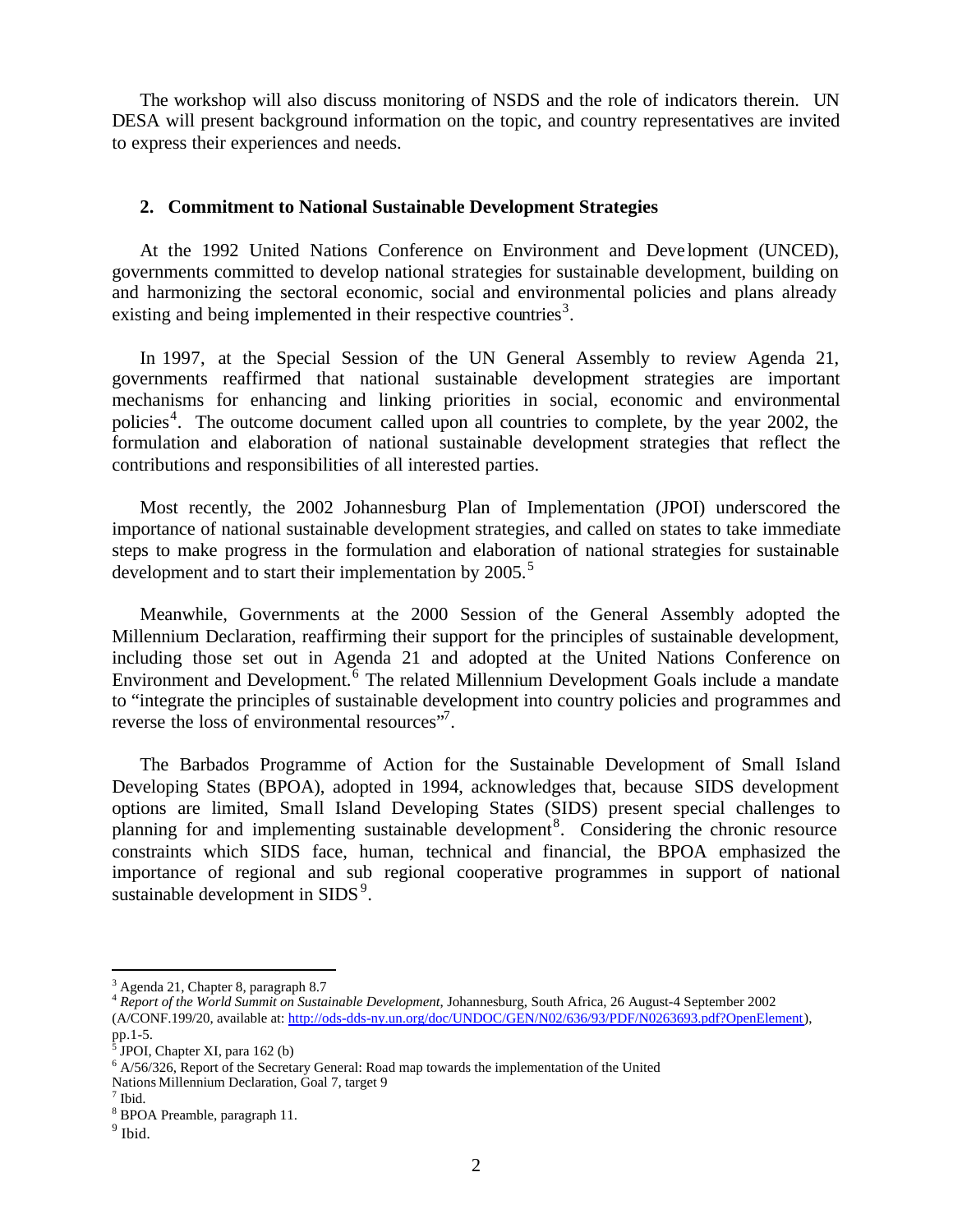Further, at the International Meeting to Review Implementation of the BPOA, held in Mauritius in January 2005, States once again called on the international community to assist SIDS in completing their NSDS by 2005. Specifically, the Mauritius Strategy, <sup>10</sup> calls for Small Island Developing States:

- to meet the JPOI 2005 target and to incorporate the guiding principles of sustainable development into nationally-owned poverty reduction strategies as well as all sectoral policies and strategies;
- to develop appropriate national targets and indicators for sustainable development;
- to improve legislative, administrative and institutional structures in order, inter alia, to develop sustainable development strategies, policies and plans, and to create and empower interdisciplinary and communally representative advisory bodies for sustainable development; and
- to facilitate the participation of civil society in all sustainable development initiatives and to involve youth in envisioning sustainable island living.

In October 2005, States from the Pacific region met at the Pacific Regional Meeting to follow up on the Mauritius Strategy. The importance of a national sustainable development enabling environment was again stressed, and emphasis was given to the need for implementation to be driven and coordinated at the national level.

Later, on October 26, Pacific Island Forum Leaders adopted The Pacific Plan, in which Leaders agreed<sup>11</sup> to develop and implement NSDS in all member countries by the end of 2008, using appropriate cross-cutting and Pacific relevant indicators.

# **3. UN DESA/DSD Project to Develop NSDS in Pacific SIDS**

In response to the inter-governmental decisions and in order to assist countries in achieving their NSDS goals and priorities, UNDESA in 2005 formulated a three-year project funded by the Government of Italy. The Project aims at assisting the Pacific SIDSs with capacity building and institutional strengthening, and by specifically supporting the development of national sustainable development strategies. In this regard it should be noted that an NSDS need not be seen as an independent, new plan, or as a separate planning process alongside existing ones. Instead it should constitute an adaptation of existing processes with a view to shaping an overall strategy that promotes sustainable development.

Specifically, the Project will:

- a. Review existing national and sectoral development strategies, to determine the scope for rationalizing and synchronizing NSDS in each State, with the necessary regional and international support;
- b. Facilitate a broad exchange of experience on strategic policy making, addressing institutional, legal and capacity development issues, promoting a participatory approach to decision-making, and building consensus among Pacific SIDS on the most appropriate

 $\overline{a}$ 

<sup>&</sup>lt;sup>10</sup> Mauritius Strategy, para 74 (b) – (h)

<sup>&</sup>lt;sup>11</sup>The Pacific Plan, Initiative 5.1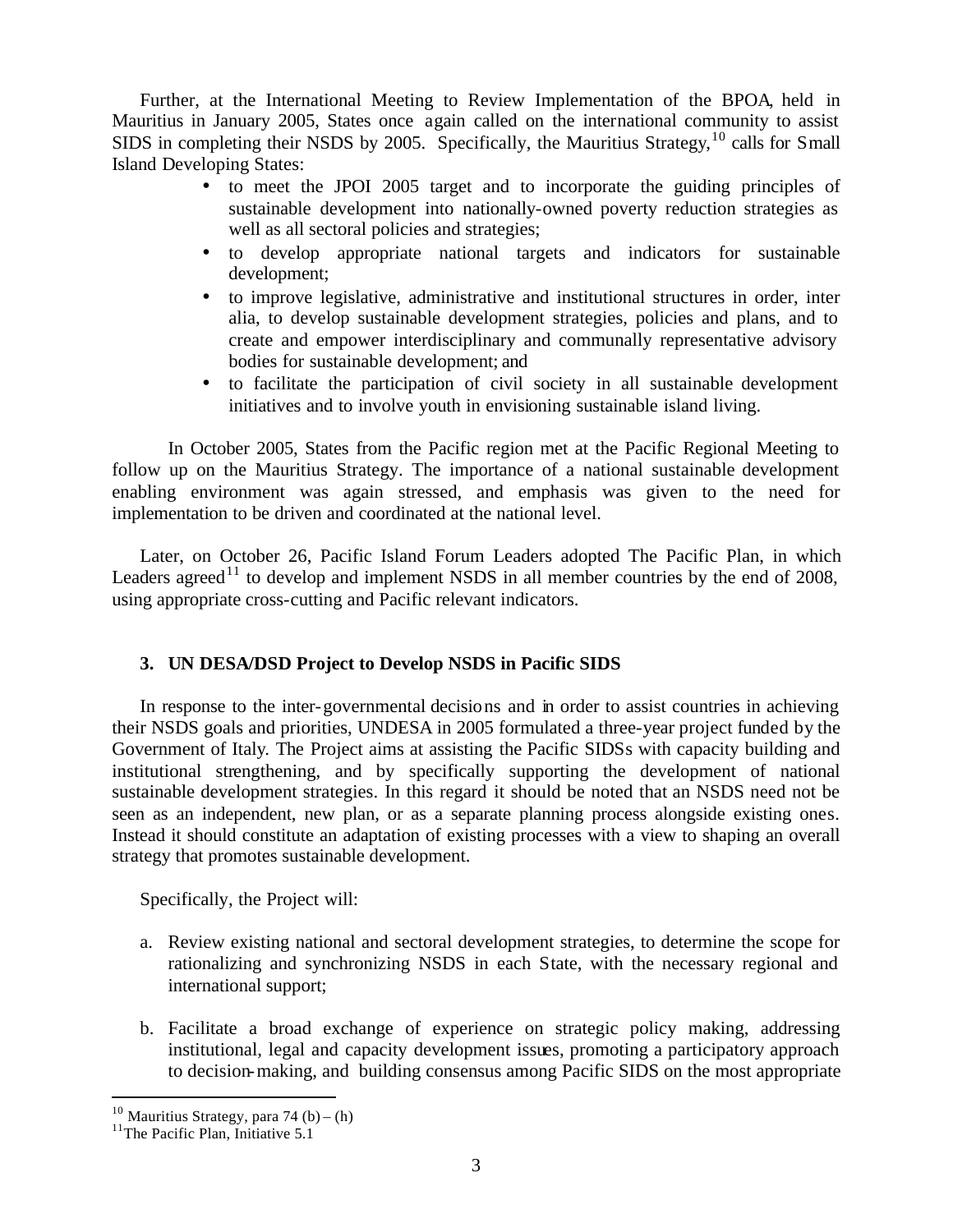application of the United Nations Guidelines for the formulation of National Sustainable Development Strategies;<sup>12</sup>

- c. Assist Pacific SIDS to develop national sustainable development strategies, or their equivalent;
- d. Where countries have already developed and implemented their NSDS, or its equivalent, review and recommend how, where and when key national processes and mechanisms to promote intra- and inter-sectoral coordination and harmonization of activities that explicitly reflect addressing the three pillars of sustainable development in an integrated manner may be improved; and
- e. Identify other areas of assistance required by the countries of the region to facilitate the development of national sustainable development strategies.

To effectively achieve the above-mentioned objectives, the project is implemented in two phases:

Phase One focuses on the preparation of national assessment reports by national consultants recruited by UN DESA, and the convening of an international workshop, to help share national experiences and agree on a common approach to the development and implementation of National Sustainable Development Strategies. It is envisioned that this meeting will result in agreement on the way forward in Phase Two.

Based on results from Phase One, Phase Two, will, as funds permit, focus on interventions in a selected number of countries, best placed to further development and implementation of an NSDS.

## **4. Current Status**

 $\overline{a}$ 

After the initial project presentation on the occasion of the Mauritius Meeting (January 2005) UN DESA/DSD has held regular consultations with New York based Pacific SIDS Permanent Missions to the United Nations to discuss the scope, individual activities and timing of project implementation. In addition, UN DESA/DSD has consulted with members of the voluntary partnership and relevant offices of the United Nations System.

To facilitate project implementation, UN DESA contracted with an international project consultant, Mr. Russell Howorth, who has extensive experience and knowledge of the Region, to assist with project management.

Thirteen countries have to date identified National Focal Points. These are Cook Islands, Fiji, Marshall Islands, Federated States of Micronesia, Nauru, Niue, Palau, Papua New Guinea, Samoa, Solomon Islands, Tonga, Tuvalu, and Vanuatu.

 $12$  Prepared by UN DESA/DSD for the Commission on Sustainable Development acting as the preparatory committee for the World Summit on Sustainable Development., second preparatory session, 28 January – 8 February 2002. Reference DESA/DSD/PC2/BP13